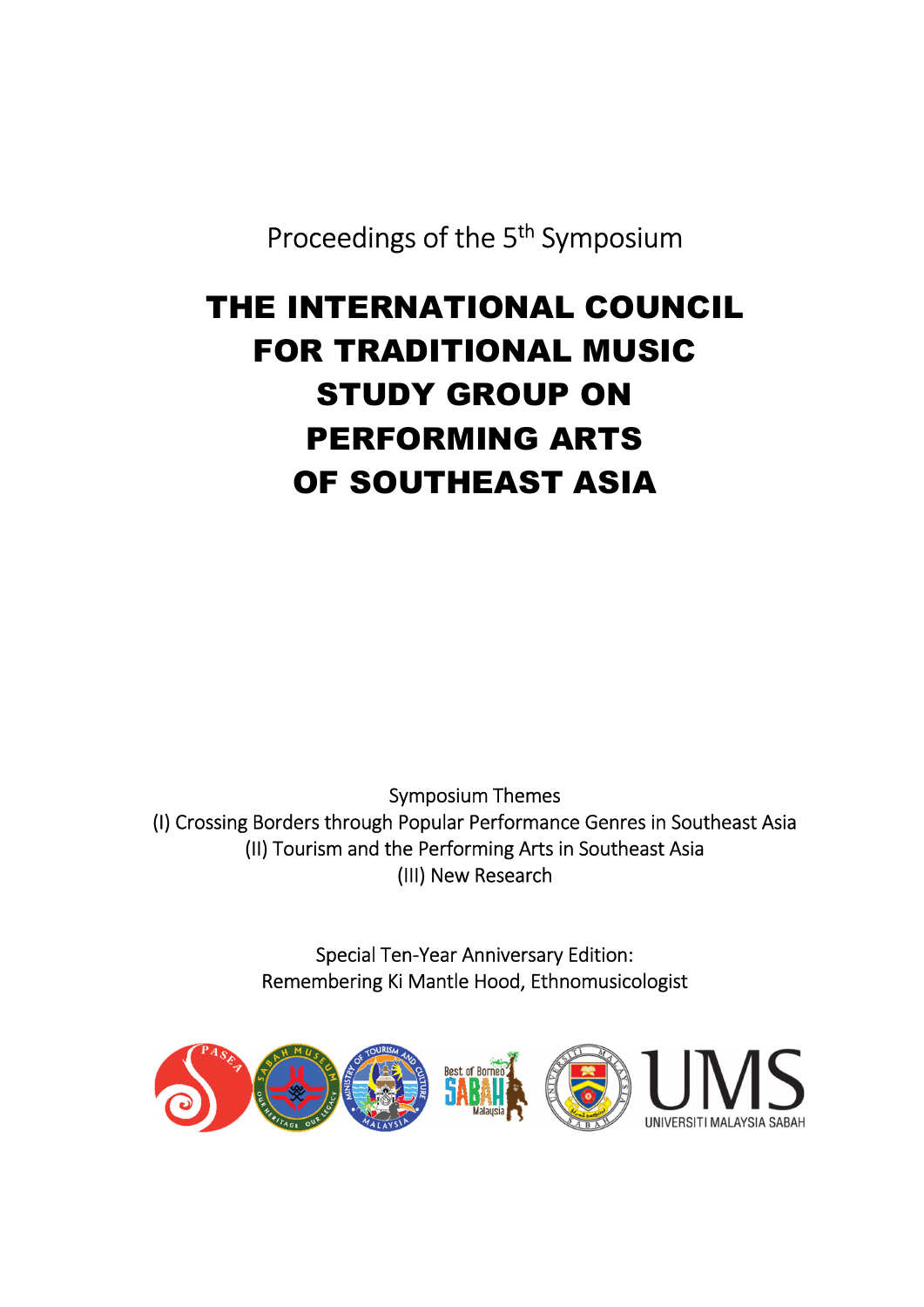#### **Symposium Chairs**

PASEA Study Group – Mohd Anis Md Nor (Malaysia) Program Committee – Mayco Santaella (Malaysia) Local Arrangements – Tuan Mansur Haji Asun (Malaysia)

#### **Program Committee**

Mayco Santaella, Chair (Malaysia), Sarah Anais Andrieu (France), Margaret Sarkissian (USA), Randal Baier (USA), Tan Sooi Beng (Malaysia)

### **Local Arrangements Committee**

YBhg. Datu Rosmadi Datu Sulai, Advisor (Ministry of Tourism, Culture & Environment), YBhg. Tuan Sintiong Gelet (deceased) and YBhg. Tuan Mansur Haji Asun, Chair (Department of Sabah Museum), Prof. Dr. Jacqueline Pugh-Kitingan, Deputy Chair (Universiti Malaysia Sabah), Judeth John Baptist, Secretary (Department of Sabah Museum); Committee members: YBhg Tuan William Baya and Encik Denis Joannes (Sabah Cultural Board), Pn Suzaini Datuk Sabdin Ghani and Pn Maimun binti Buyung (Sabah Tourism Board), Encik Zachary Mobijohn and Pn Francesca Lydia Desmond (Sri Pelancongan Sabah Sdn. Bhd.), Pn Kamsiah Ibrahim (State Public Sector Training Institute [INSAN]), and Department of Sabah Museum staff members Arif Abdul Hamid, Suchin Sidih, Stella Moo-Tan, Alfodus Lester John Milip, Dius Kubud, Evren Subal, Robin Fedelis Lojiwin, Stenley Peter, Anne Chan, Philip Frances, Petronella Ed Haroldson, Norlaila Kasum, Reuben Raymond, Joe Jacob, Flora Gudang, Caroline Mosigil

The 5<sup>th</sup> Symposium was hosted and sponsored by: Department of Sabah Museum, Kota Kinabalu, Sabah, Malaysia Ministry of Tourism, Culture and Environment, Sabah, Malaysia Faculty of Humanities, Arts and Heritage, Universiti Malaysia Sabah

The Proceedings of the 5th Symposium is published and sponsored by Department of Sabah Museum, Ministry of Tourism, Culture and Environment, Sabah, Malaysia, and Universiti Malaysia Sabah.

This publication was edited as a group effort with volunteers from the ICTM Study Group on Performing Arts of Southeast Asia.

**Chief Editors:** Patricia Matusky and Wayland Quintero (Malaysia and USA) **Editors:** Desiree A. Quintero (USA), Made Mantle Hood (Taiwan), Felicidad Prudente (Philippines), Lawrence Nathaniel Ross (Malaysia), Christine May Yong (Malaysia), Hafzan Zannie Hamza (Malaysia)

#### **Photo Credits:**

Department of Sabah Museum, Kota Kinabalu, Sabah, Malaysia Made Mantle Hood, ICTM Study Group on PASEA, and Tainan National University of the Arts, Taiwan Reuben Raymond, Department of Sabah Museum

**Cover Design**: Nur Azreen Chee Pi, Universiti Sains Malaysia, School of Arts, Penang, Malaysia

Published by Department of Sabah Museum, Ministry of Tourism, Culture and Environment, Sabah, Malaysia. ©2019, Copyright by ICTM Study Group on Performing Arts of Southeast Asia

#### Perpustakaan Negara Malaysia Cataloguing-in-Publication-Data

- International Council for Traditional Music Study Group on Performing Arts of Southeast Asia (5th : 2019 : Kota Kinabalu) Proceedings of the 5th Symposium : THE INTERNATIONAL COUNSIL FOR TRADITIONAL MUSIC STUDY GROUP ON PERFORMING ARTS OF SOUTHEAST ASIA : Symposium Themes : (I) Crossing Borders through Popular Performance Genres in Southeast Asia, (II) Tourism and the Performing Arts in Southeast Asia, (III) New Research / Chief Editors: Patricia Matusky and Wayland Quintero ; Editors: Desiree A. Quintero, Made Mantle Hood, Felicidad Prudente, Lawrence Nathaniel Ross, Christine May Yong, Hafzan Zannie Hamza. ISBN 978-983-9638-36-3
	- 1. Performing arts--Social aspects--Southeast Asia--Congresses.
	- 2. Performance art--Southeast Asia--Congresses.
	- 3. Government publications--Malaysia.

I. Matusky, Patricia. II. Quintero, Wayland. III. Quintero, Desiree A. IV. Hood, Made Mantle. V. Prudente, Felicidad. VI. Ross, Lawrence Nathaniel. VI. Yong, Christine May. VII. Hafzan Zannie Hamza. 306.4840959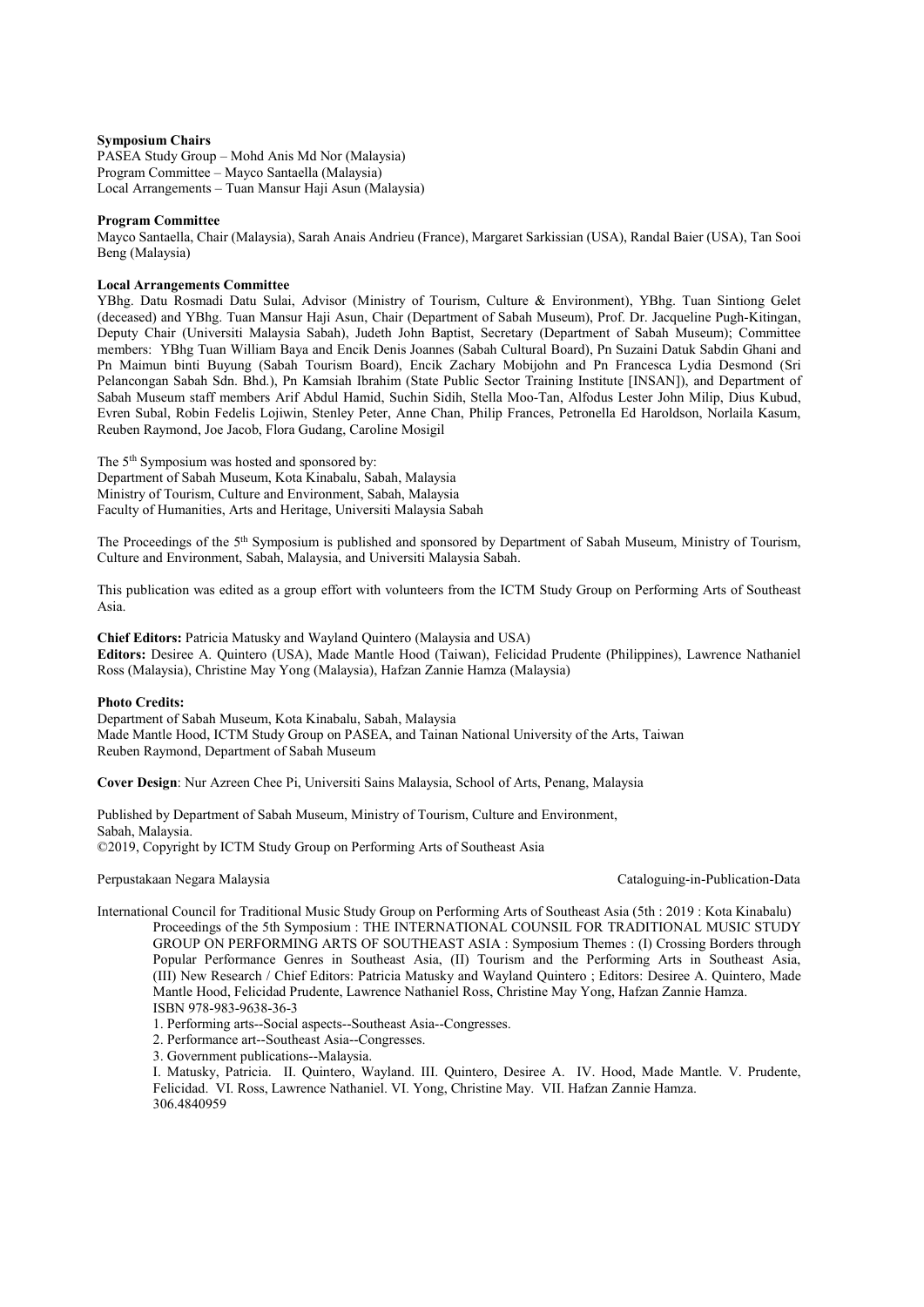# **TANGO IN PARADISE: WHY DANCE** *TANGO ARGENTINO* **ON BALI?**

# **Kendra Stepputat**

University of Music and Performing Arts Graz, Austria

Four years ago I planned a trip to Bali and when I saw that *tango argentino* dance events (*milongas*) are organized regularly in the villages of Seminyak and Ubud, I was excited. Having lived on Bali for some time and been a tango dancer for more than a decade, this seemed like a dream come true. While packing my tango shoes, I became curious about the circumstances: Who dances tango on Bali? If there are Balinese among the dancers, what drives them to dance this dance that is seemingly so different from all other music or dance forms manifest in present day Bali?

# *Tango Argentino* **Music and Dance—A Short Overview**

*Tango argentino* has its genesis more than 100 years ago at the turn of the 19<sup>th</sup> to 20<sup>th</sup> century in the Rio de la Plata area of Uruguay and Argentina. The capital cities Montevideo (Uruguay) and most importantly Buenos Aires (Argentina) were places where migrants from Europe, Africa and native South/Latin Americans met. They brought their diverse cultures with them, combining, experimenting, and developing something new. The tango came into being, bearing elements from a variety of cultures (see Torp, 2007). Dance, music, and lyrics developed in parallel, and all three are still closely related in *tango argentino* practice today.

Two forms of *tango argen*tino dance practice currently co-exist: the staged, choreographed tango (*escenario*) and the social dance tango (*pista*) (see Cara, 2009). The focus of my research is solely on the social dance tango *pista*. It is an improvisational couples' dance based on a common movement repertoire that allows both tango dancers to jointly improvise instantly, even if they have not danced with each other before. The challenge of dancing with new partners and having a physical connection to somebody unknown is at the core of the dance experience. Learning to dance tango is a long-term and never-ending endeavour; it takes years to properly master both parts (the lead and the follow).

Tango music for social dancing is mostly taken from recordings made in the "golden age" of tango in Buenos Aires (1930s-1950s). The tango orchestras of that time (*orquesta típica*, consisting of piano, bass, violins, and *bandonéon*s) were mostly known under the name of the orchestra leader, for instance Juan D'Arienzo, Carlos Di Sarli, and Hanibal Troilo. Tango music of the golden age makes use of functional harmony and tonal melodic constructions, employing more minor than major scales, and are mostly composed in a song structure with two alternating main parts (A and B). Sometimes a female or male singer is part of the arrangement (see Link & Wendland, 2016). Even today, the vast collection of recordings from the golden age is considered to be the main corpus of tango music for dancing by most social tango dancers. Some contemporary tango ensembles and orchestras focus on playing tango music for dancing, either interpreting golden age compositions for dancing or composing new pieces in the golden age style.

Tango is a cosmopolitan performing arts genre, practiced today in cities around the world (see Fares, 2015). In countries where economic stability allows for such an intensive hobby, performing arts practices are politically and culturally accepted, and physical contact in public between man and woman, woman and woman, man and man, are officially allowed and not culturally frowned upon. Tango dancers come from a variety of cultural and regional backgrounds and are of all ages and genders. The cosmopolitan tango network remains connected primarily through traveling and social media (Stepputat, 2017).

# **The Tango Community in Bali**

Many urban centres in Southeast Asia have a lively *tango argentino* scene, Manila, Jakarta, Bangkok or Kuala Lumpur being prominent examples. The tango community on Bali, in contrast, is small, but the structures are the same as in any other tango community I have encountered. A few key people organize *milongas* and practice evenings (*prácticas*) or invite guest teachers and are surrounded by a fluctuating number of people who are involved to a varying degree, ranging from active assistance in organizing tasks and regular participation to temporary or seldom appearances. Currently there are two locations where *milongas* and *prácticas* are regularly organized, the Blu Café and Restaurant in Ubud on Sundays and the Casa Artista<sup>1</sup> in Seminyak on Fridays. The tango dancer most active in keeping the Ubud community together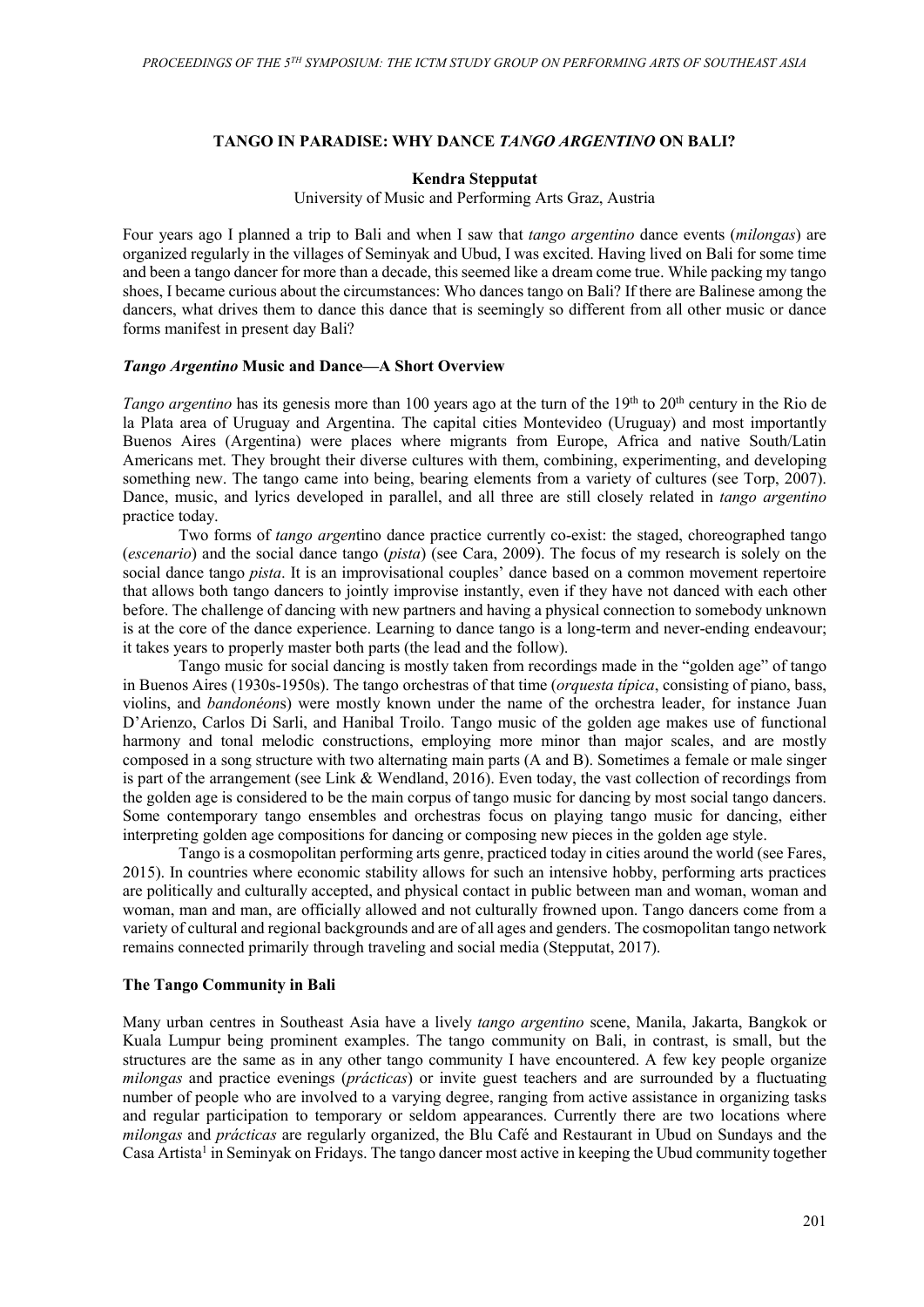is Kirill Shapran from Russia. Together with two fellow tango dancers (Michelle Navarro and Valentino Luca), he started building the tango community in Ubud in 2014 and has continued ever since.<sup>2</sup>



*Figure 1*. *Milonga* in the Casa Artista (left) and Hujan Locale (right), July 2014. (Photographs by K. Stepputat)

The owner of the Casa Artista in Seminyak is Stefani Kang, who must be considered the mother of tango in Bali. Stefani is from Germany and has lived on Bali continuously for 36 years. Stefani invited the first tango teachers to Bali in 2002, since which the tango community has grown slowly but steadily to approximately 20-30 people. She founded the Tango Bali Club in 2006 and organizes weekly *milongas* and *prácticas*. She also organized the annual "Tango Bali Festival" from 2005 to 2015 and regularly invites professional guest teachers to Bali.<sup>3</sup>

The two tango communities in Ubud and in Seminyak overlap, and active dancers go to events in both places. Between 10 and 20 dancers show up at the regular *milongas* and *prácticas*; approximately two thirds are women. The tango community on Bali is an expatriate culture. According to Stefani, members come from a wide variety of countries, ranging from the neighbouring island Java to Japan, Australia, Korea, and also including European countries and the Americas. While some of them continuously live on Bali, others go back and forth on business but spend a considerable amount of time there. In addition to this local tango community, tourists who are already tango dancers might drop by and go to a *milonga* while on vacation in Bali. Stefani stated that over the years, only a very few Balinese, male and female, have started to dance tango, and none of them have stayed in the community for a longer time. Obviously, my initial research question needed to be adjusted: why are the Balinese not as interested in dancing tango as the expatriate community?

I do not intend to give a final answer to this. The perspective I take in this small research project is that of the tango practicing expatriates on Bali and their ideas, insights, interpretations, and speculations on why the Balinese are not drawn to tango. This approach sheds light on two aspects; first, what tango dancers consider important in tango culture and what their own priorities are, and second, their insights into "Balinese culture" and how it supposedly differs from "their own" or, in Turino's terms, the cultural cohort they are a part of (see Turino, 2008). For this purpose, I informally talked to dancers at the *milongas* and *prácticas* in Bali, chatted with Kirill Shapran through social media, and conducted formal interviews with Stefani Kang and Robert Jahr.<sup>4</sup> In addition, I asked for feedback from Balinese who are not tango dancers concerning these speculations.

Both Stefani and Robert identified several issues they consider relevant for why the Balinese are generally not interested in *tango argentino*. I will sum up the most prominent ones here. The first issue is related to the music. For tango dancers, it is important to have an intimate relationship to the music and be able to interpret it through their dance and have at least a basic knowledge of tango music structures and the most important orchestras of the golden age. Of course, tango music is very different—its structure, organization, sound quality and so on—from Balinese music, but also from other musics that a general Balinese audience is acquainted with. Tango dancers on Bali agreed that for someone with such a different listening experience, it is probably hard to "get into the feeling" of tango music. My interlocutors thereby addressed the problem of the Balinese being unfamiliar with the music and, thus, the difficulties in relating to it emotionally, which they consider one of the most important elements in tango dancing.

The second issue is the "missing fun." This statement actually relates to two separate aspects of tango culture. First, tango dancers mentioned the "sad quality" of tango music (minor scale, straight beats),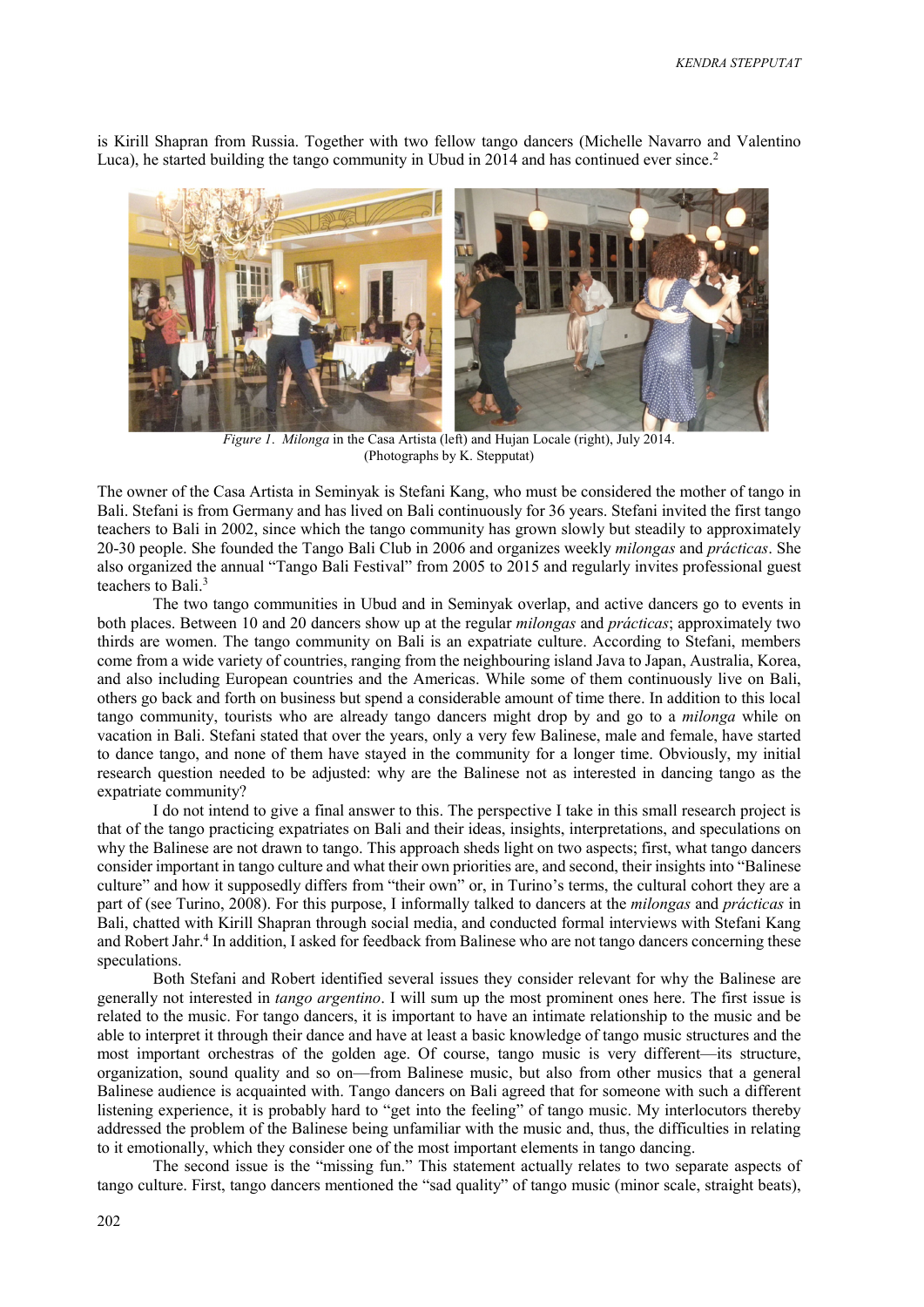which is not as flashy and fun as other dance music with a major scale and upbeat structure. Second, they agreed that it is "no fun to learn tango." Robert stated that salsa, for instance, "…can be learned on the dance floor." Salsa dancing has a steep learning curve, which is in stark contrast to tango, where dancers will train for several years until they feel competent enough to go dancing at a *milonga* for the first time.

The third and possibly most important issue was the embrace. Tango is danced with a lot of physical contact; arms, torsos, and sometimes legs touch in a close embrace. For many people, it is strange to separate physical proximity from physical attraction, especially if the culture in which they were brought up restricts physical closeness to strangers, in particular those of the opposite sex. My interlocutors all agreed that it is probably very difficult for Balinese to maintain—let alone enjoy—constant physical closeness with strangers. These were the three main issues tango dancers addressed when speculating why there were no Balinese in the local tango community.<sup>5</sup> I would like to add another aspect that none of the interlocutors mentioned yet all the Balinese I spoke with found to be relevant.<sup>6</sup> Both tango communities and their venues are in areas that have a strong tourist infrastructure and at the same time are geographically removed from urban areas mainly populated by people with higher education and wealth. The Balinese with such backgrounds who might be interested in dancing tango may either not know of the existence of tango on Bali or (if they knew) think that these events are not meant for them.

## **The Economic Factor**

Dancing *tango argentino* is expensive. A dancer needs shoes, proper clothing, money for lessons, and entry fees. Is *tango argentino* too expensive for the Balinese? It is not as easy as saying that expatriates have more money and therefore can afford to dance tango while the Balinese cannot. Many expatriates on Bali can barely afford to live properly in their countries of origin and are subject to precarious working conditions. On the other hand, members of the Balinese middle class—especially those in urban areas—can be considered economically stable enough to afford a hobby like tango. The classical argument of rich expatriates versus poor Balinese falls short.

I mentioned earlier that some Javanese are part of the tango community in Seminyak. I talked to two of them—both male dancers—and both reported that they had learned to dance tango from Stefani because she needed more male tango dancers. One of them used to be a salsa dancer and switched to tango at some point. Both of them added that they are paid as "taxi dancers" by the Casa Artista to come to *milongas* and "dance with the ladies."7 Stefani confirmed this; in 2014, they got 250,000 Rp per evening, which is a considerable sum. Dancing tango provides them with additional income; both have stable daytime jobs.<sup>8</sup> Stefani stated that of course some of them genuinely like to dance tango, but because of the established taxi dancer system, they make sure they get paid for all of their dancing and will not show up to a *milonga* without payment. She laconically added: "In a way I understand it, but at the same time, I don't."<sup>9</sup>

As a last point, I want to address another aspect of tango dancing on Bali related to an inner-Indonesian economic imbalance. Since 2002, the tango festival "Tango in Paradise" has been organized on Bali by the tango club "Tango Lovers Jakarta."<sup>10</sup> For this large festival, mainly tango dancers from Jakarta fly to Bali to dance and enjoy the surroundings. For them, the "exotic resort" factor is the most prominent reason to come to Bali for dancing. According to several dancers from the Balinese scene, the mostly female tango dancers from Jakarta usually bring their own taxi dancers and do not mingle with local dancers.<sup>11</sup> The Jakarta tango crowd is perceived as coming for short holidays in an enclosed luxury resort and then leaving again, as any other standard tourist would do. Compared to this, the non-Indonesian tango scene on Bali suddenly looks very local.

### **Summary and Conclusion**

The *tango argentino* community on Bali is composed of expatriates from other Asian countries, America, and Europe. The organizational structure of the tango community on Bali is the same as in tango communities elsewhere in the world with one addition: the taxi dancer phenomenon, which is established in some local dance communities (mainly in Asia) but generally not common in cosmopolitan *tango argentino*. The Balinese are only a very small part of the tango scene on Bali. Tango dancers on Bali speculate that this is mainly due to the unusual physical closeness in tango, the missing fun in music and dance, and the unfamiliarity with *tango argentino* music, which causes a difficulty in emotionally relating to it. An economic imbalance between expatriates and the Balinese is less relevant than that between tango dancers from Java and those living on Bali, and it is probably not the reason why the Balinese don't dance tango. It is possible,